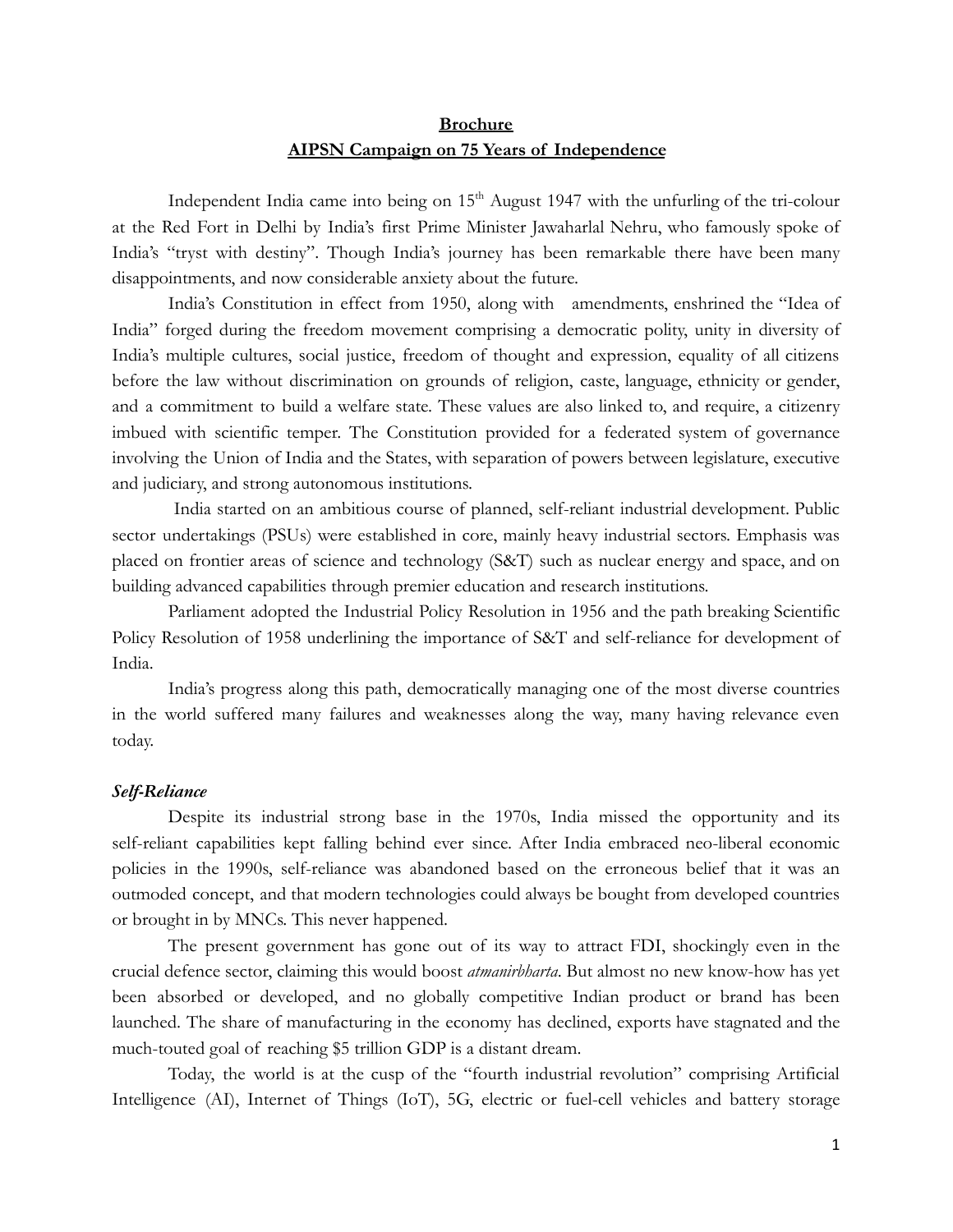systems, autonomous vehicles etc. Countries that possess relevant know-how and technology will dominate coming decades. No country or MNC will give away this know-how, which can only be acquired indigenously through determined self-reliance.

This calls for a major role for PSUs, since only they have the capability and size to develop advanced technologies, as witnessed in the early decades in space, nuclear energy and defence. It is beyond the private sector given their poor track record in R&D. Yet, the present government is on a privatization spree, selling off PSUs. Without PSUs empowered with autonomy and adequate support, and without an appropriately funded education system, India will find it very difficult to face the challenges of the knowledge-era.

#### *Education & Health*

India's expenditures on health and R&D are languishing at about 1% respectively, and only about 3% on education against 6% recommended by all committees. India fell far behind from the outset, with severe impact on human development.

The Right to Education Act (RtE) of 2009 made free and compulsory education between 6 and 14 years age a right but, despite being law, RtE has now been virtually abandoned under the National Education Policy (NEP). NEP gives so much prominence to online education that government may even deny the importance of enrolment or drop-out in physical schooling!

A public health system to deliver preventive and primary health care was not taken up strongly in the early period nor strengthened later. India lags behind many low-income countries as regards basic health indicators.

The positive impact that greater attention to public health and education can make is revealed by the high human development indicators in states such as Kerala and Tamil Nadu, close to levels in developed countries, while national averages are close to those in sub-Saharan Africa.

Unfortunately, inequalities between urban and rural areas, well-off and poor students, and between upper and lower castes have become deeply ingrained in both the education and health sectors. All these structural weaknesses in public health were cruelly in evidence during the Covid-19 pandemic, with the exception of Kerala which demonstrated the strength of its public health system.

Given weaknesses in the government education and health systems, the private sector has expanded rapidly in both education and health, including in rural areas, deepening inequities. Liberalization and withdrawal of the State have worsened these trends. Around 75% of hospitals and tertiary health facilities in India are in the private sector, and thus oriented towards the better-off. The Indian people incur over 60% of out-of-pocket expenditures on health.

Fees have risen sharply even in state-run professional education institutions. Private colleges and universities especially in engineering and medicine have proliferated, often with poor infrastructure, malpractices such as capitation fees, deficiencies in reservation and access, and poor quality of education and employability. India also suffers from a serious deficit of doctors, nurses and paramedics.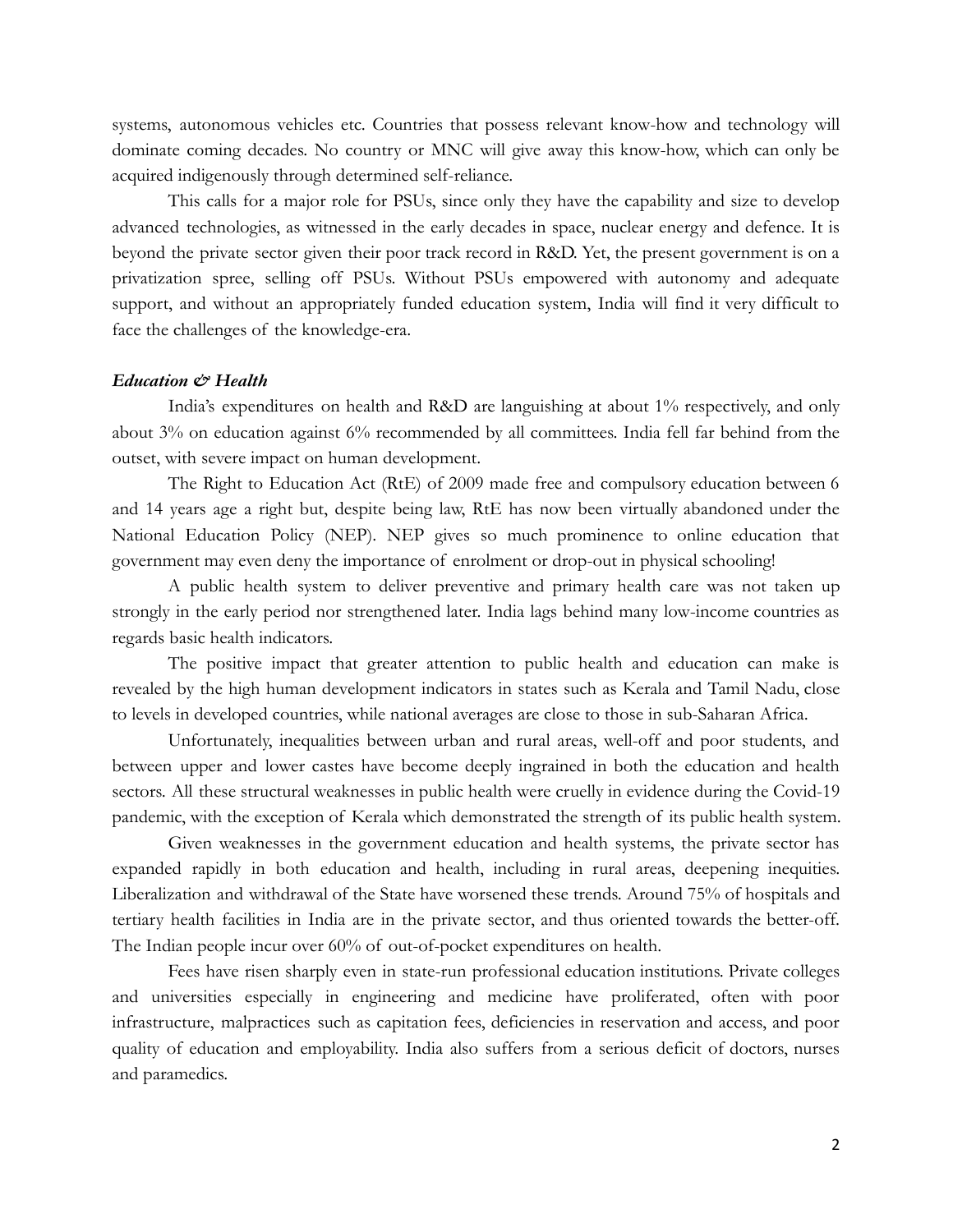NEP will further aggravate these tendencies due to its emphasis on commercialization and "vocationalization" of undergraduate courses. The S&T and Innovation Policy (STIP) and the National Higher Education Qualification Framework (NHEQF) do not take account of these trends. The Government continues to shy away from meaningful public investments in R&D, only imagining that private and foreign investment would somehow happen. The future appears uncertain and chaotic.

### *Agriculture & Rural Employment*

Agriculture was neglected in the early post-Independence decades. Persisting low food grain production and several near-famine years, as well as a devastating and frankly humiliating dependence on food aid especially from the US, prompted a major push to augment agricultural production in the late 1960s through the so-called Green Revolution (GR). GR focused on wheat and rice in Punjab, Haryana and West UP. GR brought dramatic improvements in production. India became a major agricultural producer but with many negative consequences. Overuse of chemical fertilizers, depletion of soil health, severe depletion of groundwater and water-logging, skew in favour of larger farmers, high indebtedness, loss of indigenous varieties, change of cropping patterns, sharp decrease in cultivation of millets and over-reliance on just two crops with decreasing returns are some of these impacts.

The recent farmers' agitation can also be related to the skewed socio-economic impacts of the Green Revolution. Agricultural universities, which made important contributions to GR, got inter-twined with interests of large farmers, mechanized industrial farming, and linkages with Western institutions. The extension system for the GR collapsed over time, leaving farmers dependent on MNC agri-businesses for support services.

Despite the "self-sufficiency" that India has attained in food production, a large proportion of the Indian people still do not get two square meals a day. Clearly, problems are not restricted only to quantity of food production, but relate to socio-political realities of inequality and access.

Rural poverty and employment were explicitly addressed only from the 5<sup>th</sup> five-year plan onwards, through poverty alleviation and related self-employment programmes. Unfortunately these could not achieve their objectives. It was only much later in the early 2000s, that the demand-driven NREGA scheme, which was pushed by progressive forces and civil society organizations, provided much relief for the rural poor. The strength and potential of NREGA were revealed during the pandemic, when migrant workers returned to their villages needing livelihood support. Rural poverty and large-scale un-/under-employment persist as structural problems, calling for imaginative solutions to provide sustainable rural off-farm employment.

#### *Environment & Climate Change*

Environment regulations in India were initiated much after Independence. India's adoption of a variety of legislations and other regulations largely flowed from either international agreements or pressure by popular movements in India.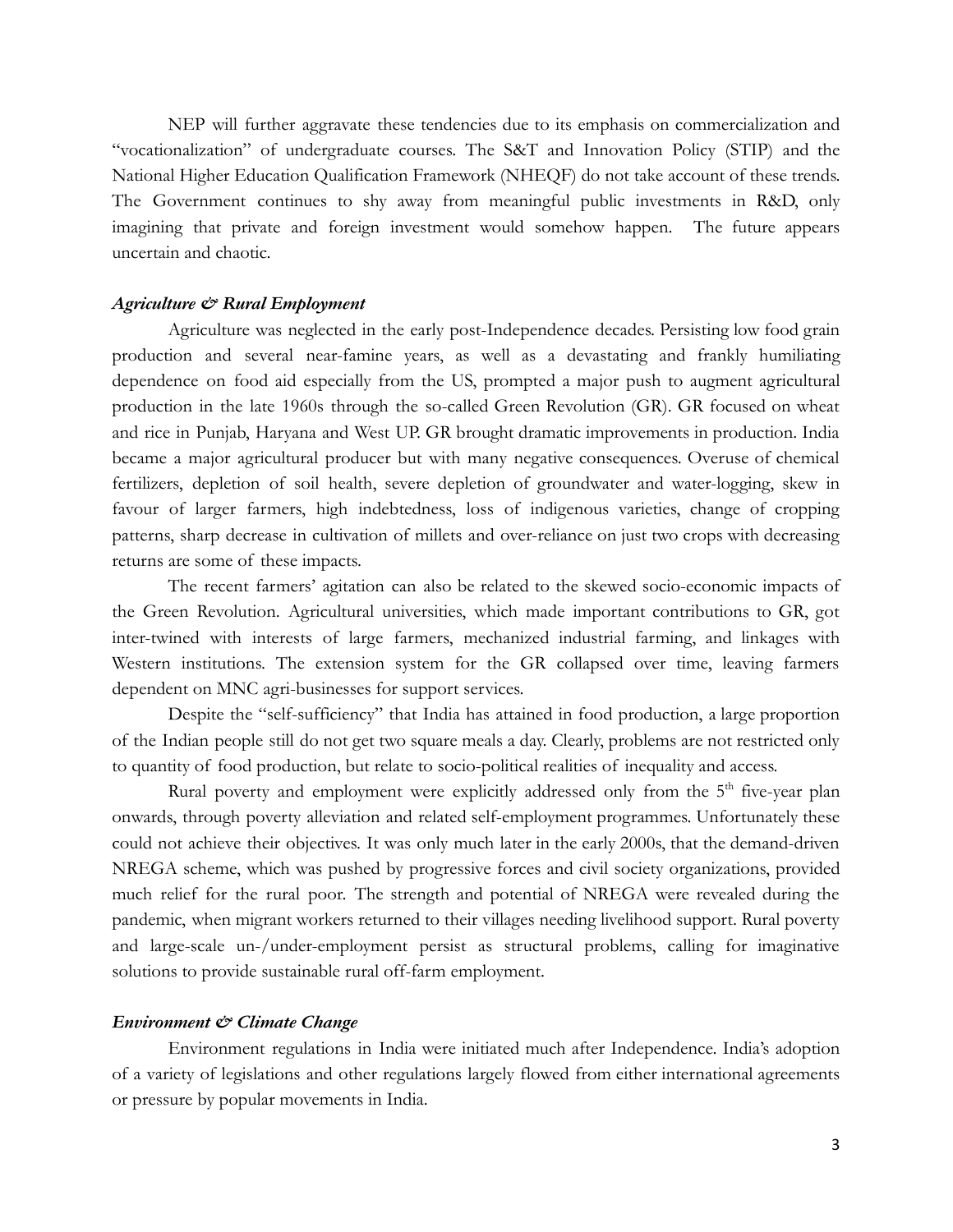The 1972 UN Conference on Environment in Stockholm triggered several policy measures in India, notably Article 48A under the 42<sup>nd</sup> Amendment requiring the state to protect and preserve the environment, followed later by the Water Act 1976, Air Act 1981 and Environment Protection Act 1986. Policy measures on hazardous wastes, ozone-depleting substances and emission reduction commitments also flowed largely from international agreements.

The "Chipko" movement, the Silent Valley agitation, prolonged popular movements and civil society action to protect rights of tribals and other forest dwellers, many struggles related to growing human-animal conflicts and the need to protect wildlife habitats resulted in the Forest Rights Act. The Bhopal Gas Tragedy, which the PSM responded to multi-sectorally, catalyzed a number of laws and regulations governing industrial pollution.

Environmental policies and implementation in India have had a mixed record, due to push-back from corporate interests and supporting political and bureaucratic forces, and inadequate support from mainstream political parties.

Industrial accidents including those involving hazardous materials continue to occur due to lax if not collusive regulatory action. Forests in both quality and area, as well as forest rights of tribals and others continue to be threatened. The ecosystem is being severely damaged, along with lives and livelihoods of millions of people dependent upon it.

The present government is deliberately and actively undermining environmental regulations so as to promote "ease of doing business," and driving States into a "race to the bottom" in their competitive bid to attract investments. Efforts at systemic dilution through the Environmental impact assessment (EIA) 2020 Notification was put on hold in the face of strong opposition by experts, civil society organizations and peoples movements, although piecemeal changes are being quietly introduced or implemented.. The PSM has long demanded a fully autonomous institution for EIA and recommendations regarding approvals, conditions for the same or rejection with reasons.

On climate change, the government has continued the earlier Copenhagen policy of emission reduction commitments, but limited to a very few sectors. Many sectors with greater co-benefits for people, better energy equity and re-oriented low-carbon development pathways are not being addressed.

Despite victories for popular movements in many battles, the longer fight continues. Environmental regulations remain a theatre of daily confrontation calling for constant vigil by civil society and peoples movements.

## *Idea of India, Scientific Temper*

During the past 74 years, the Indian republic has faced many challenges to participatory democracy as well as to core values and ideas emanating from the freedom movement and embodied in our Constitution. These challenges have risen to crisis proportions under the present government.

Tendencies towards centralization, moving away from accountability and participatory democracy, and undermining of constitutional safeguards have recurred from time to time, underlining the need for constant monitoring and resistance when required.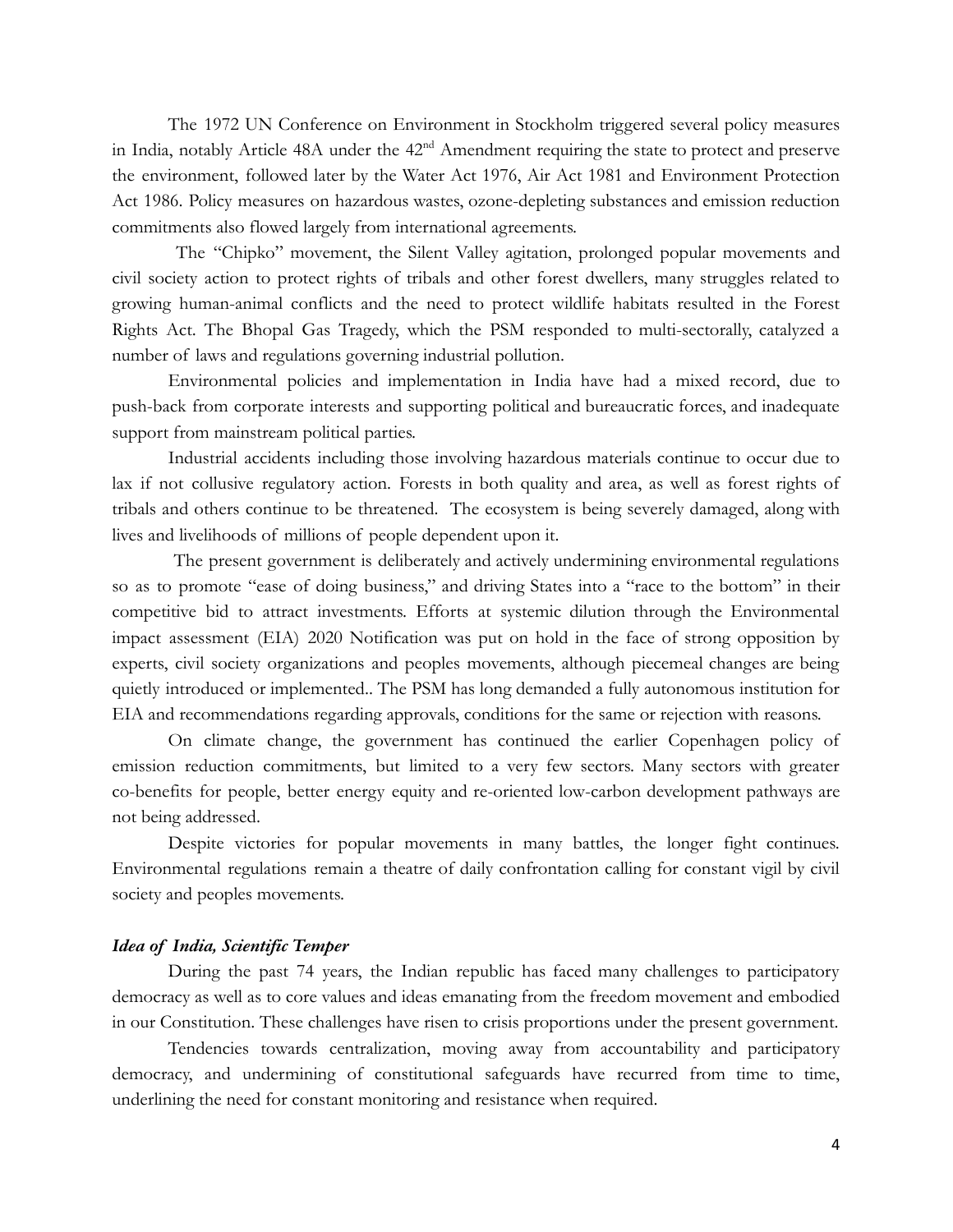The federated system of governance involving both the Union and the States is being trampled under a new de-facto unitary structure, contrary to the Constitutional system and subsumed under numerous centralizing schemes.

In contrast, efforts propelled by popular movements have been made to enrich participatory democracy and enhance social welfare. The Right to Information (RTI) Act, amendments to the Forest Rights Act, the Food Security Act, the impactful National Rural Employment Guarantee Scheme, decentralized Peoples Planning, the Total Literacy Programme initiated by the PSM earlier and the later Right to Education (RtE) Act, as well as numerous efforts to improve environmental regulations are some examples, mostly arising from popular movements. The present government has strongly opposed such rights-based approaches and the forces championing them, and is constantly seeking to reverse their gains in participatory democracy.

Governmental and supporting non-state organizations today pose perhaps the most serious challenge to the edifice of the Constitution and the very Idea of India. The current dispensation has put majoritarianism and "cultural nationalism" at the forefront of efforts to build a so-called Hindu Rashtra undermining the secular state, pluralism, multi-culturalism and unity in diversity. Policies such as the CAA-NPR-NRC, brutal lynchings and harassment of minority community citizens on various pretexts, are dividing the people and threatening to tear the country apart. Traditional food habits of many communities in different parts of the country, from the North-East to Kerala, are continually attacked putting forward upper-caste Hindu practices as the norm. Hindi is sought to be imposed on non-Hindi speaking States and people in many ways so as to project an exclusive "Hindi-Hindu" culture.

Of particular concern to the PSM, leading lights of the government and the ruling dispensation have repeatedly tried to impose an imaginary narrative of ancient Vedic-Sanskritic science as the most ancient and superior knowledge system, even compared to modern science. Myths and legends are offered as irrefutable evidence beyond question. Critics of such improbable claims, and those who defend evidence-based reasoning, have been attacked as westernized and "anti-national."

Critical thinking and pluralism including in seminars and discussion groups have been repeatedly attacked. Books, plays, films and their makers have been banned or attacked by mobs. Champions of scientific temper such as Narendra Dabholkar, Govind Pansare, M.M.Kalburgi and Gauri Lankesh were murdered. Science and creative thinking cannot flourish without pluralism of opinion and freedom of expression, or through blind subservience to authority figures or faith.

The government has shown blatant disregard for evidence-based policy making and lack of respect for data even from respectable research institutions, holding back official reports and data when they do not support government narratives. This was clearly witnessed with respect to demonetization and the Covid-19 pandemic. These tendencies go against critical thinking and a scientific approach.

#### **What does the future hold?**